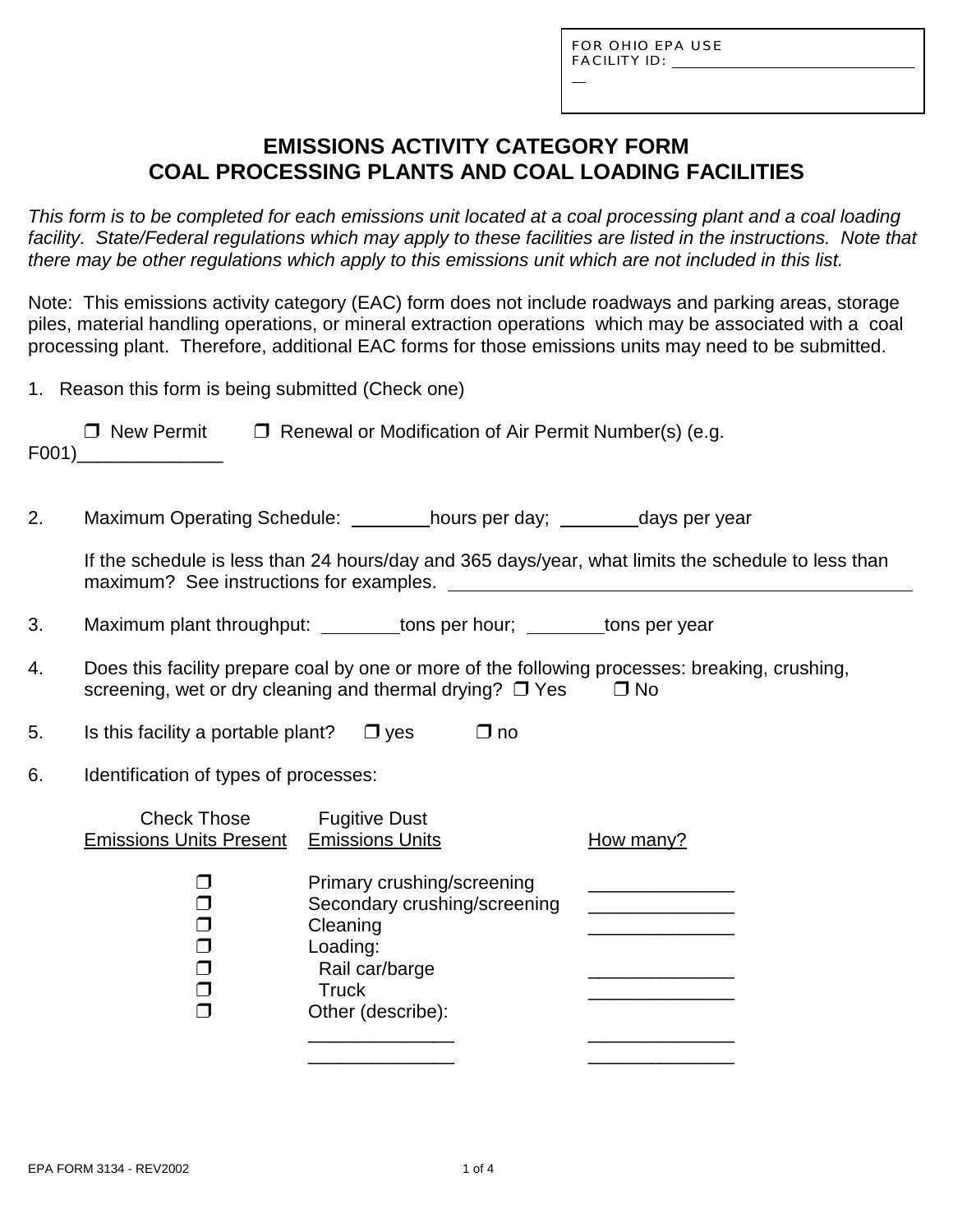### 7. Process data:

| Operation                       | <b>Type</b>                                                   | Year<br>installed | Number<br>of units | Maximum rate<br>(tons/hour) | Maximum rate<br>(tons/year) |
|---------------------------------|---------------------------------------------------------------|-------------------|--------------------|-----------------------------|-----------------------------|
| Primary<br>crushing/screening   |                                                               |                   |                    |                             |                             |
| Secondary<br>crushing/screening |                                                               |                   |                    |                             |                             |
| Cleaning                        | $\Box$ Wet $\Box$ Dry                                         |                   |                    |                             |                             |
| Unloading                       | □ Railcar □ Truck □ Barge<br>Other (describe):                |                   |                    |                             |                             |
| Loading                         | $\Box$ Railcar $\Box$ Truck $\Box$ Barge<br>Other (describe): |                   |                    |                             |                             |
| Storage (stock<br>piles)        |                                                               |                   |                    |                             |                             |
| Storage (silos)                 |                                                               |                   |                    |                             |                             |
| Thermal dryers                  |                                                               |                   |                    |                             |                             |
| Other: 1988                     |                                                               |                   |                    |                             |                             |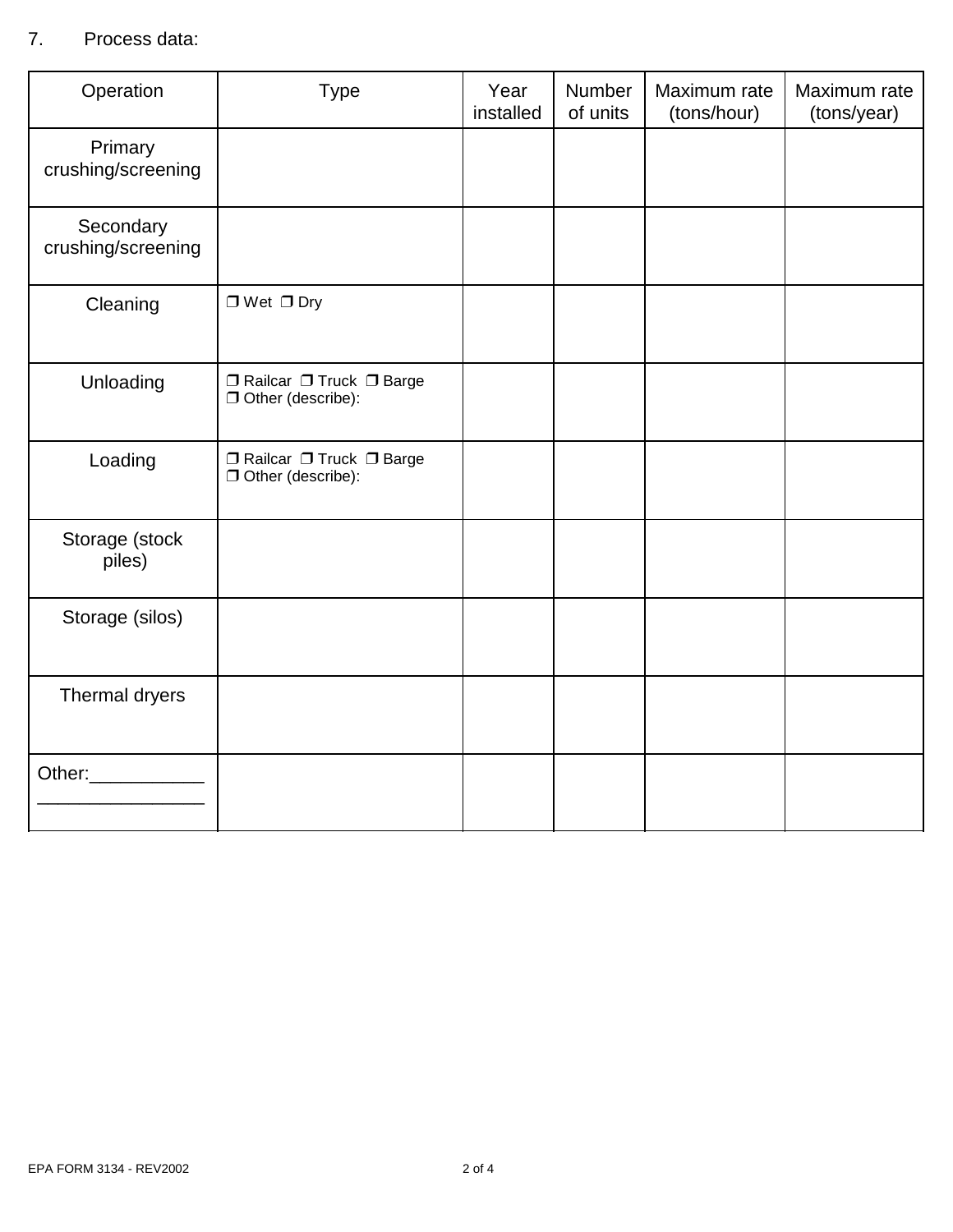- Capture Method **Capture Efficiency** Control Method **Control Efficiency** Primary crushing/screening **Secondary** crushing/screening **Cleaning** Unloading Loading Storage Thermal dryer Other:\_\_\_\_\_\_\_\_\_\_
- 8. Control methods to be used for emissions from coal processing and loading facilities: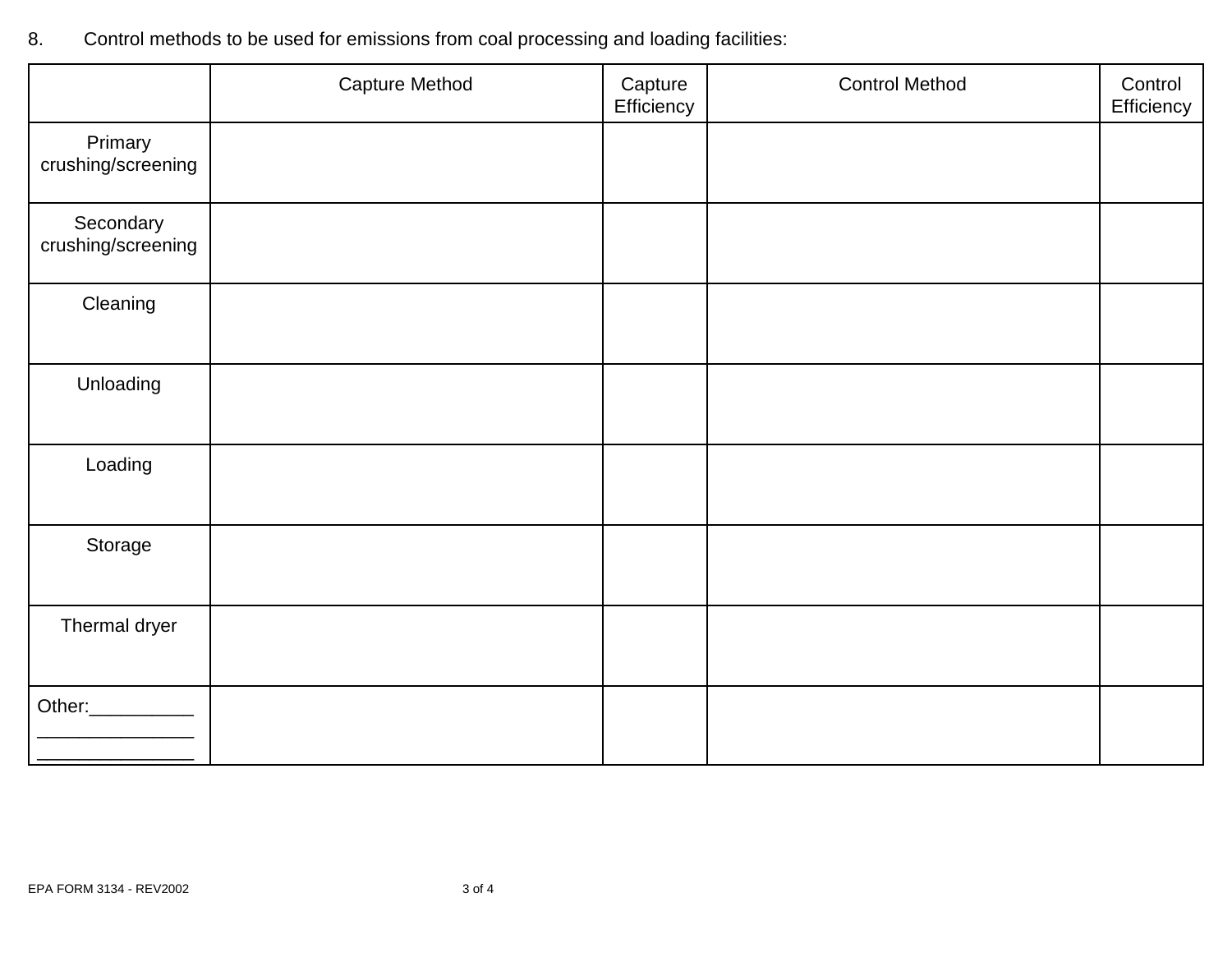# 9. Details for wet suppression systems

|                                 | Year<br>Installed | <b>Material Used</b><br>(wetting agent) | <b>Application Point(s)</b> | <b>Application Rate</b><br>(gal./ton processed) |
|---------------------------------|-------------------|-----------------------------------------|-----------------------------|-------------------------------------------------|
| Primary<br>crushing/screening   |                   |                                         |                             |                                                 |
| Secondary<br>crushing/screening |                   |                                         |                             |                                                 |
| Unloading                       |                   |                                         |                             |                                                 |
| Loading                         |                   |                                         |                             |                                                 |
| Storage                         |                   |                                         |                             |                                                 |
| Other:                          |                   |                                         |                             |                                                 |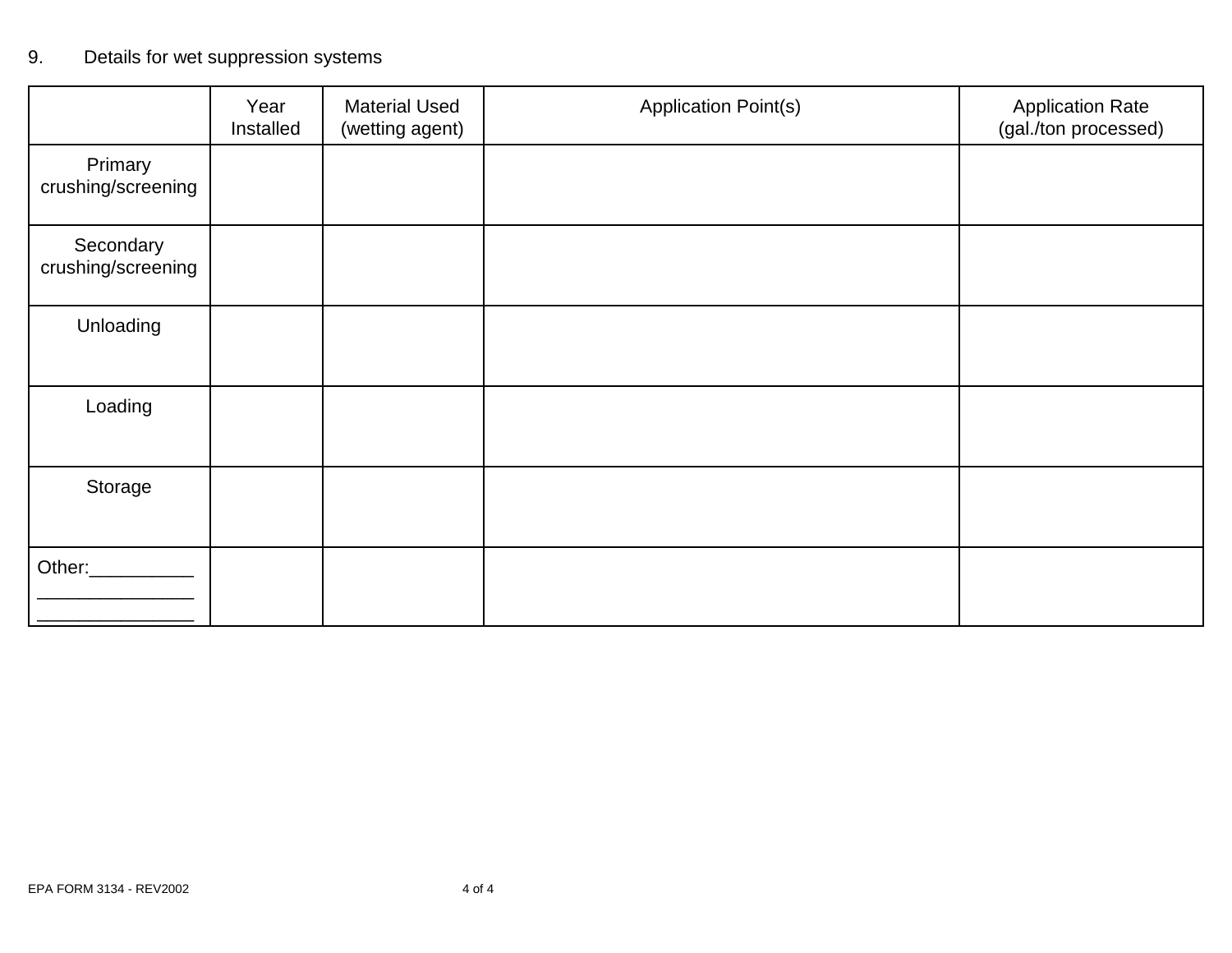# **INSTRUCTIONS FOR COMPLETION OF THE EMISSIONS ACTIVITY CATEGORY FORM FOR COAL PROCESSING PLANTS AND COAL LOADING FACILITIES**

### **GENERAL INSTRUCTIONS:**

Provide complete responses to all applicable questions. If an item does not apply to the emissions unit, write in "Not Applicable" or "NA." If the answer is not known, write in "Not Known" or "NK." If you need assistance in understanding a question after reading the instructions below, contact your Ohio EPA District Office or Local Air Agency for assistance. Submittal of an incomplete application will delay application review and processing. In addition, the application may be returned as incomplete if all applicable questions are not answered appropriately.

Provide complete responses to all applicable questions. If you need assistance in understanding a question after reading the instructions below, contact your Ohio EPA District Office or Local Air Agency for assistance. Submittal of an incomplete application will delay application review and processing. In addition, the application may be returned as incomplete if all applicable questions are not answered appropriately.

### **APPLICABLE REGULATIONS:**

*The following State and Federal Regulations may be applicable to coal processing plants and coal loading facilities. Note that there may be other regulations which apply to this emissions unit which are not included in this list.*

Federal: 40 CFR 60, (NSPS) Subparts A and Y(coal preparation plants that process more than 200 tons/day and commenced construction or modification after October 24, 1974).

State: Ohio Administrative Code (OAC) Rules:

3745-31-02 (Permit to Install) 3745-35-02 (Permit to Operate) 3745-17-07 (Control of visible particulate emissions from stationary sources) 3745-17-08 (Restrictions of emission of fugitive dust) 3745-17-10 (Restrictions on particulate emissions form fuel burning equipment) 3745-17-11 (Restrictions on particulate emissions from industrial processes)

If you would like a copy of these regulations, contact your Ohio EPA District Office or Local Air Agency. State regulations may also be viewed and downloaded from the Ohio EPA website at http://www.epa.state.oh.us/dapc/regs/regs.html. Federal regulations may be viewed and downloaded at http://www.epa.gov/docs/epacfr40/chapt-I.info/subch-C.htm.

#### **CALCULATING EMISSIONS:**

Manufacturers of some types of emissions units and most types of control equipment develop emissions estimates or have stack test data which you can request. Stack testing of the emissions may be done. Emissions unit sampling test data may be either for this emissions unit or a similar one located at the facility or elsewhere. You may develop your own emission factors by mass balance or other knowledge of your process, if you can quantify inputs and outputs accurately. You may be able to do this on a small scale or over a short period of time, if it is not practical during regular production. If you have control equipment, you may be able to quantify the amount of pollutants collected over a known time period or production amount. Any emission factor calculation should include a reference to the origin of the emission factor or control efficiency.

The emissions from coal processing operations may be estimated using the information from Chapter 11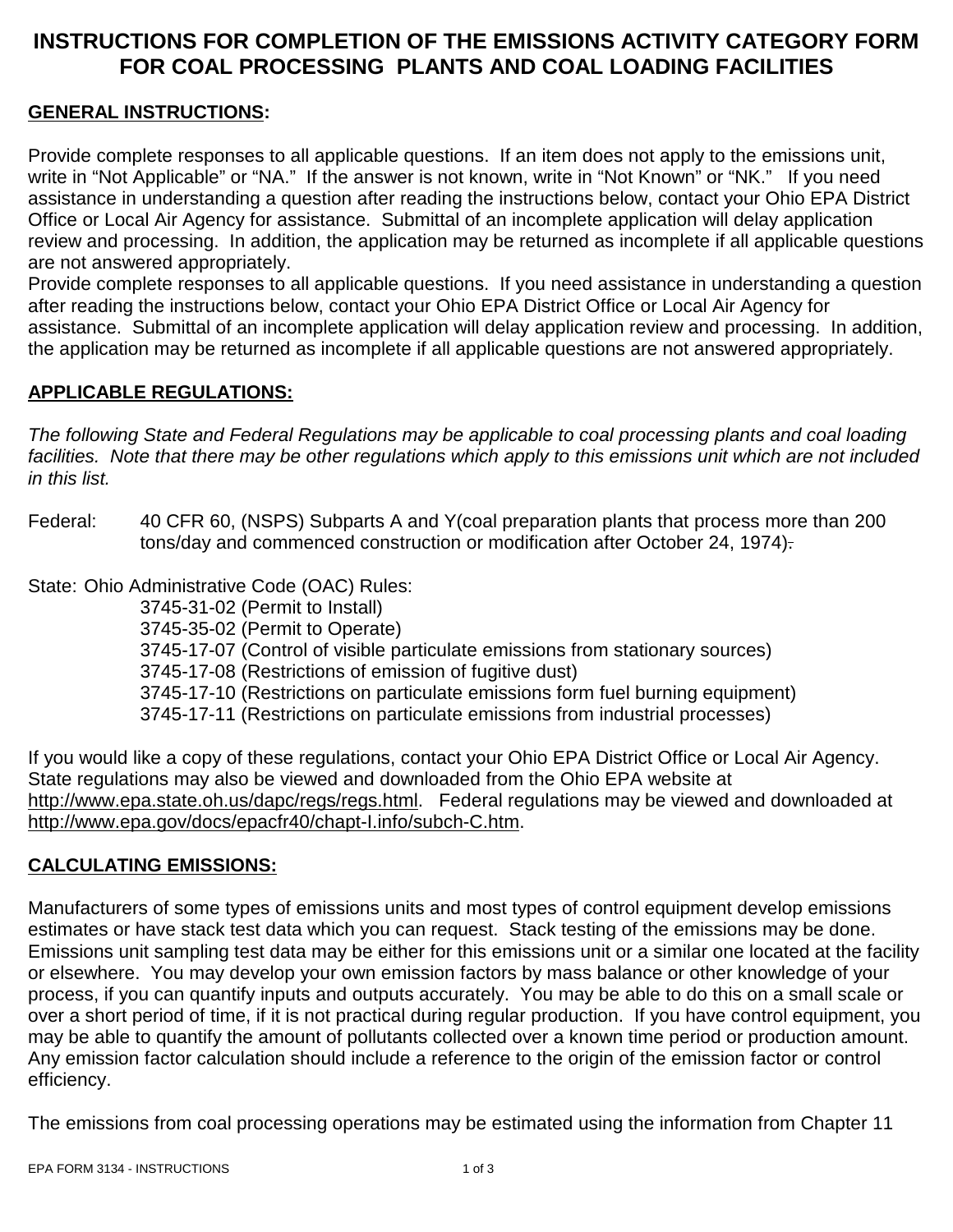(Mineral Products Industry) of AP-42, Compilation of Air Pollutant Emission Factors, Fifth Edition, Volume I, available from the following website: http://www.epa.gov/ttn/chief/ap42/index.html

### **SPECIFIC INSTRUCTIONS:**

This emissions activity category form is to be used for certain operations at coal processing facilities. Typical emissions units to be included on this form are listed in item #1. Please use the specific emissions activity category forms for roadways and parking areas, coal storage piles, material handling operations (e.g., conveyors, transfer points, unloading operations), and mineral extraction (e.g., strip mines) for these emissions units. Any other emissions unit that does not have a specific emissions activity category form should be entered on this form under "other (describe)."

Paragraph (B)(6) of OAC Rule 3745-17-01 defines "fugitive dust" as "...particulate matter which is, or was prior to the installation of control equipment, emitted from any source by means other than a stack." Coal processing facilities emit particulate matter in such fashion, and the requirements of OAC Rules 3745-17- 07(B) (Visible particulate emission limitations for fugitive dust) and 3745-17-08 (Restriction of emissions of fugitive dust) may be applicable. It should be noted that this definition of fugitive emissions is only applicable to this regulation. The same particulate emissions may not be considered "fugitive" under other federal and state regulations (i.e. PSD, Title V, etc).

If the facility processes, loads, unloads or stores materials other than coal, please indicate the type and amount of material, emissions data, and provide process and control equipment information.

- 1. Indicate whether this is an application for a new permit or an application for permit renewal. If applying for a permit renewal, provide the 4-character OEPA emissions unit identification number.
- 2. Provide the maximum number of hours per day and days per year the coal processing plant or coal loading facility is expected to operate. The following are examples of why the maximum number of hours per day may be less than 24 or the maximum number of days per year may be less than 365 (this list is not all-inclusive):
	- The facility can only operate during daylight hours.
	- The process can only operate within a certain range of ambient temperatures.
	- The process is limited by another operation (i.e., a bottleneck).
- 5. A "portable source" means an air contaminant source that, in the Director's judgment, is specifically designed to be transferred to a new site as needs warrant.
- 6. Identify the emissions units at the facility by placing a check mark in the appropriate block adjacent to the respective emissions unit. If there are other emissions units at the facility which were not specifically listed in item # 6 and do not have other applicable emission activity category forms, please identify such emissions unit(s) in the section marked "Other (describe)". The "OEPA Emissions Unit ID" column may be left blank if such information is not known. If there are more one emissions unit at the facility, please make a duplicate copy of this form or obtain an additional form from the OEPA.
- 7. For each of the emissions units identified in item # 6 complete the applicable sections for the process data. Be sure to check the appropriate block adjacent to the respective emissions unit.
- 8. For emissions units identified in item # 6 complete the applicable sections for data on methods of capture and control of fugitive dust.